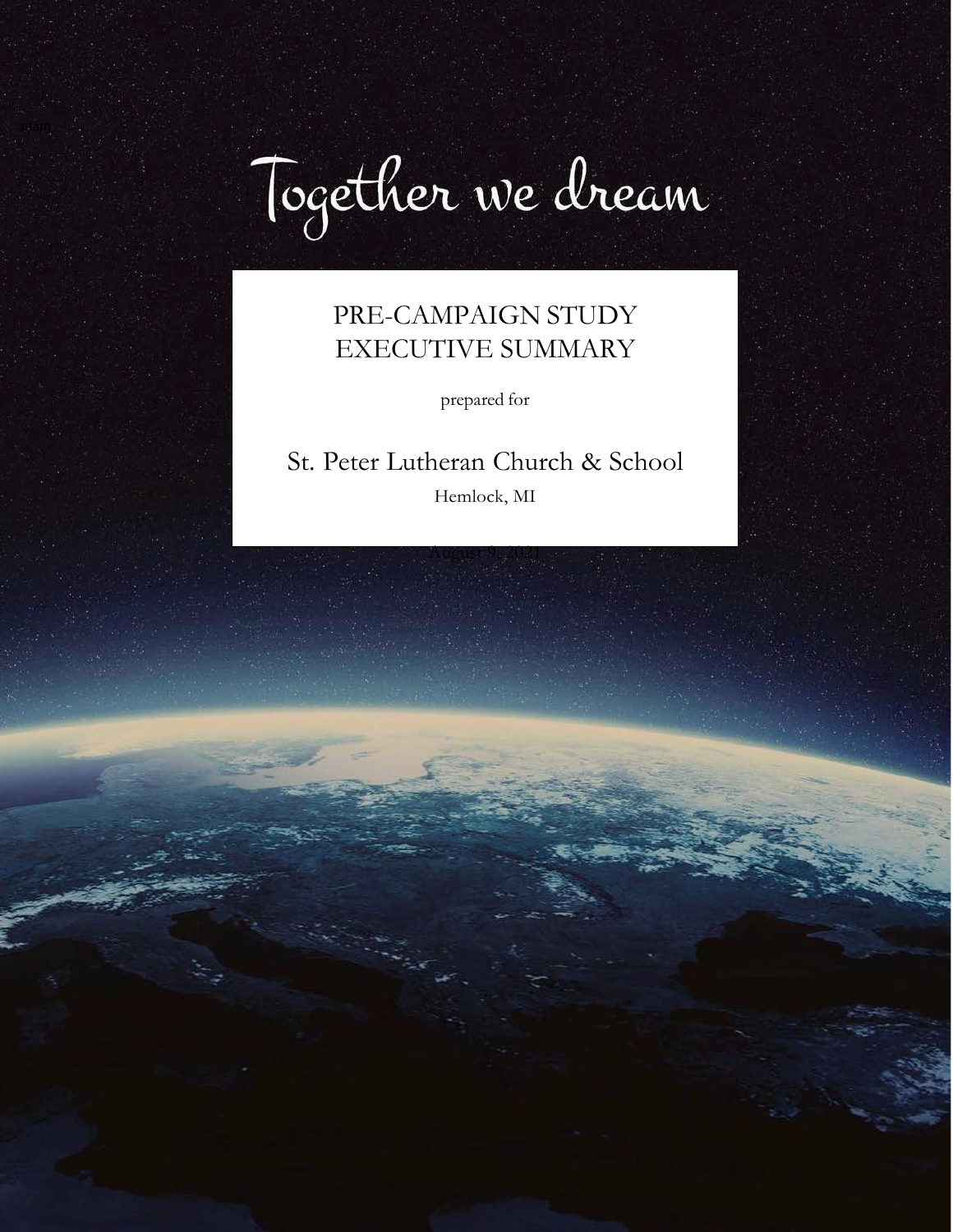# Foreword

St. Peter Lutheran Church contracted with The Timothy Group to conduct a Congregational Readiness Review in preparation for a planned church and ministry expansion. Church leaders believe that a successful church-wide stewardship campaign would be part of the funding plan. The total projected cost of the expansion project is \$8.0 million.

Following the analysis of information from personal interviews with selected individuals, focus group responses, and mail/online surveys, we have prepared this report.

This report compiles information about St. Peter Lutheran Church and examines the fundamental factors involved in the congregation's readiness for a capital stewardship campaign. Especially insightful in a study of this type are the narrative comments that go beyond multiple-choice answers to questions.

These comments do not always relate to the questions asked, but often reflect compliments or concerns. Each comment reflects the response of one person. If more than one individual responds with the same or similar comment each comment is included.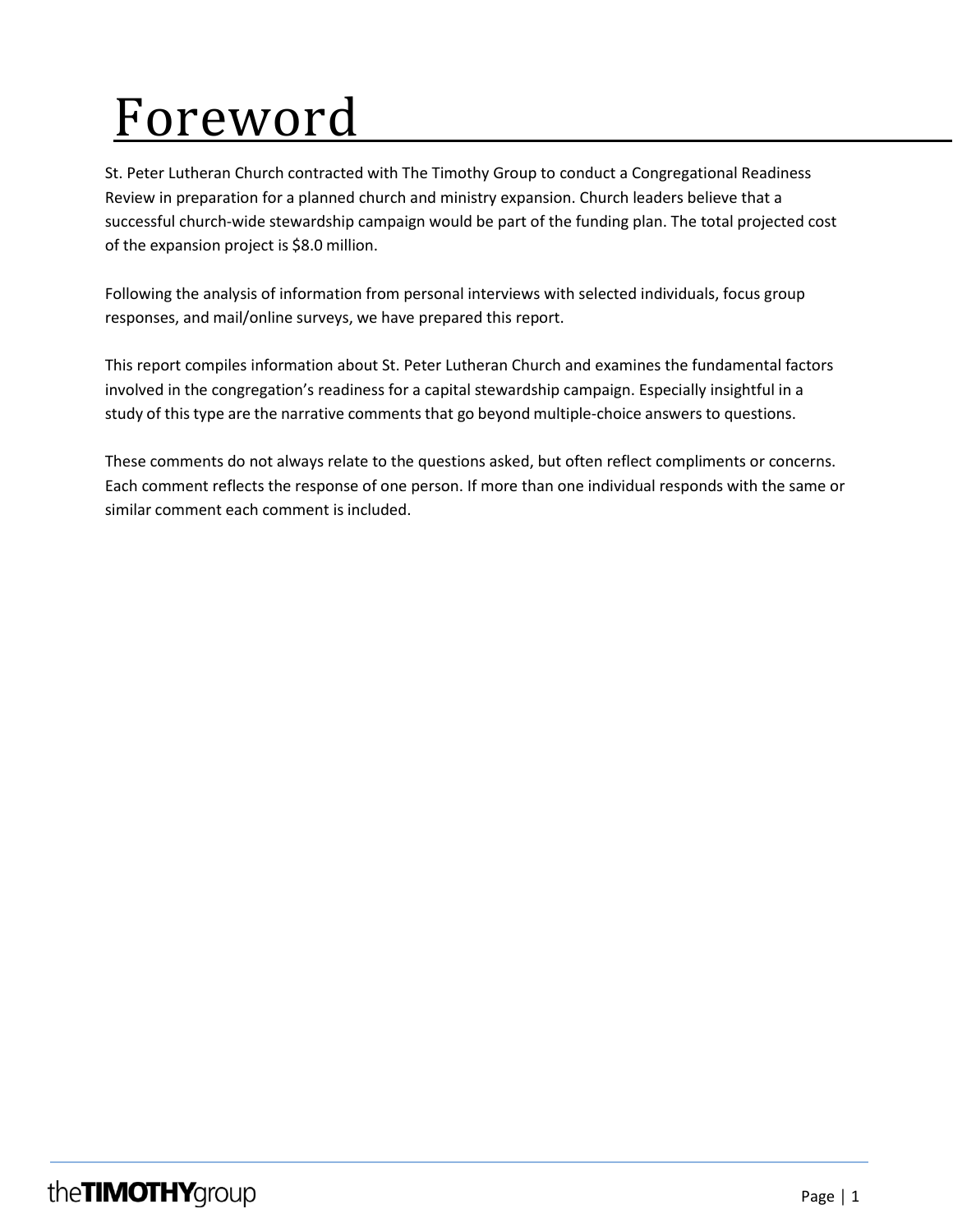# Introduction

## **OBJECTIVES:**

There are four objectives for conducting a Congregational Readiness Review:

- 1. To gain an understanding of the attitudes and opinions of individuals/families of St. Peter Lutheran Church regarding the church's current ministry and leadership.
- 2. To gauge the level of urgency in the congregation regarding the proposed ministry expansion plan as described in the Case Statement.
- 3. To evaluate the readiness of the congregation to contribute financial support for the church's ministry expansion project.
- 4. To identify volunteers within the congregation who will serve in a capital stewardship campaign.

## **METHODOLOGY:**

Before launching the readiness review, a number of pre-planning meetings/discussions were held between Kent Vanderwood, TTG Vice President, Pat McLaughlin, TTG President, and Eric Hagenow, spokesperson for the Long-Range Planning Committee of St. Peter Lutheran Church.

Following these discussions, we implemented the following steps in this Congregational Readiness Review.

- 1. St. Peter Lutheran Church representatives and The Timothy Group established a timeline for the Congregational Readiness Review.
- 2. A Case Statement was drafted by The Timothy Group and modified with direction from St. Peter Lutheran Church's leadership. This document articulated the church's purpose, present ministry, future challenges, and ministry expansion plans.
- 3. A questionnaire was drafted by The Timothy Group with proposed changes and final approval by the church leadership. It inquired about the attitudes and opinions of the church community relative to these three topics: a) music needs, b) facility expansion, and c) the willingness to participate financially and/or as a volunteer in a capital stewardship campaign.
- 4. Participants and responses:

A total of 143 individuals/families participated in the study.

- a. 32 participated in a personal interview conducted by either Kent Vanderwood, Jim Johnson, or Pat McLaughlin of The Timothy Group.
- b. 19 participated in one of two focus groups conducted by The Timothy Group Consultants and completed the survey.
- c. 92 participated by mail (78) or online (14).
- 5. The Timothy Group analyzed the responses and formulated observations and recommendations concerning the next steps St. Peter Lutheran Church should consider.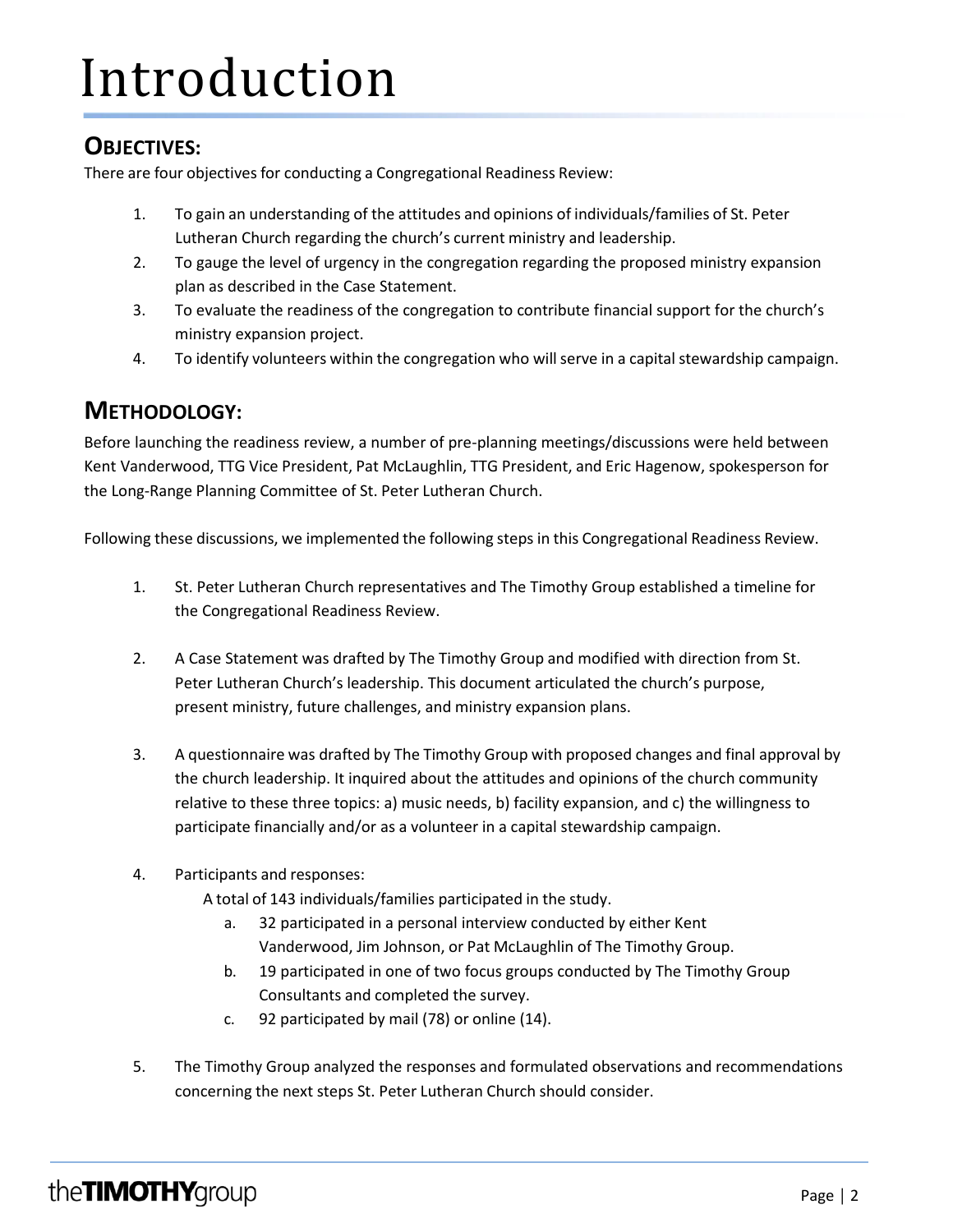## **CURRENT ENVIRONMENT**

### **IT IS IMPORTANT TO REVIEW THE CURRENT ENVIRONMENT AT ST. PETER CHURCH WHEN CONSIDERING MINISTRY GROWTH AND EXPANSION**

St. Peter Lutheran Church is located in Hemlock, Michigan. It is a member of the Lutheran Church Missouri Synod (LCMS) and also operates a day school for grades  $K - 8$ . The mission of the church is, "to proclaim the gospel of Jesus Christ to the unchurched and nurture the faith of our members through the word and sacraments." Over the past year, a Long-Term Planning Committee has been working on a Master Plan that addresses the congregational needs and prepares them for future ministry within the church and throughout the community. This plan was presented to the congregation on January 25, 2021. The proposed plan addresses the needs of the music ministry through a new organ and new space, fellowship hall and kitchen, classrooms, a new narthex, and entry space and other auxiliary spaces. The total cost of this expansion is estimated to be \$8 million. St. Peter Lutheran has received a generous matching fund offer of \$2.5 million to support half of the building and organ projects up to a \$5 million or greater project.

SUNDAY MORNING WORSHIP: St. Peter Lutheran Church currently offers two services; one on Thursday night and one on Sunday morning. That will return to a Saturday night/Sunday format in the fall. Attendance is currently averaging below 200, although it was closer to over 250 Pre-Covid. The church counts 1,270 people on its membership roll. There is currently a lack of young families in the church, which leaders are addressing. In the readiness review, 89% strongly agree that worship services are meaningful to them. This meets our normal church benchmark.

**Annual giving** from St. Peter families, as reported by the church, is as follows:

| Last fiscal year:    | \$1,166,828 |
|----------------------|-------------|
| Budget this year:    | \$1,331,655 |
| Projected next year: | \$1,311,195 |

Giving appears to be relatively stable from year to year based on these numbers.

**Giving Units:** The number of identified (potential) "giving units" or families equals 781. The number of **active** "giving units" last year was 423. We spoke with approximately 143 of these giving units in the course of this Congregational Readiness Review.

**Other considerations:** St. Peter has no current debt. They have over \$2,000,000 in an endowment fund and \$340,000 in their building fund, which can be used for expansion projects.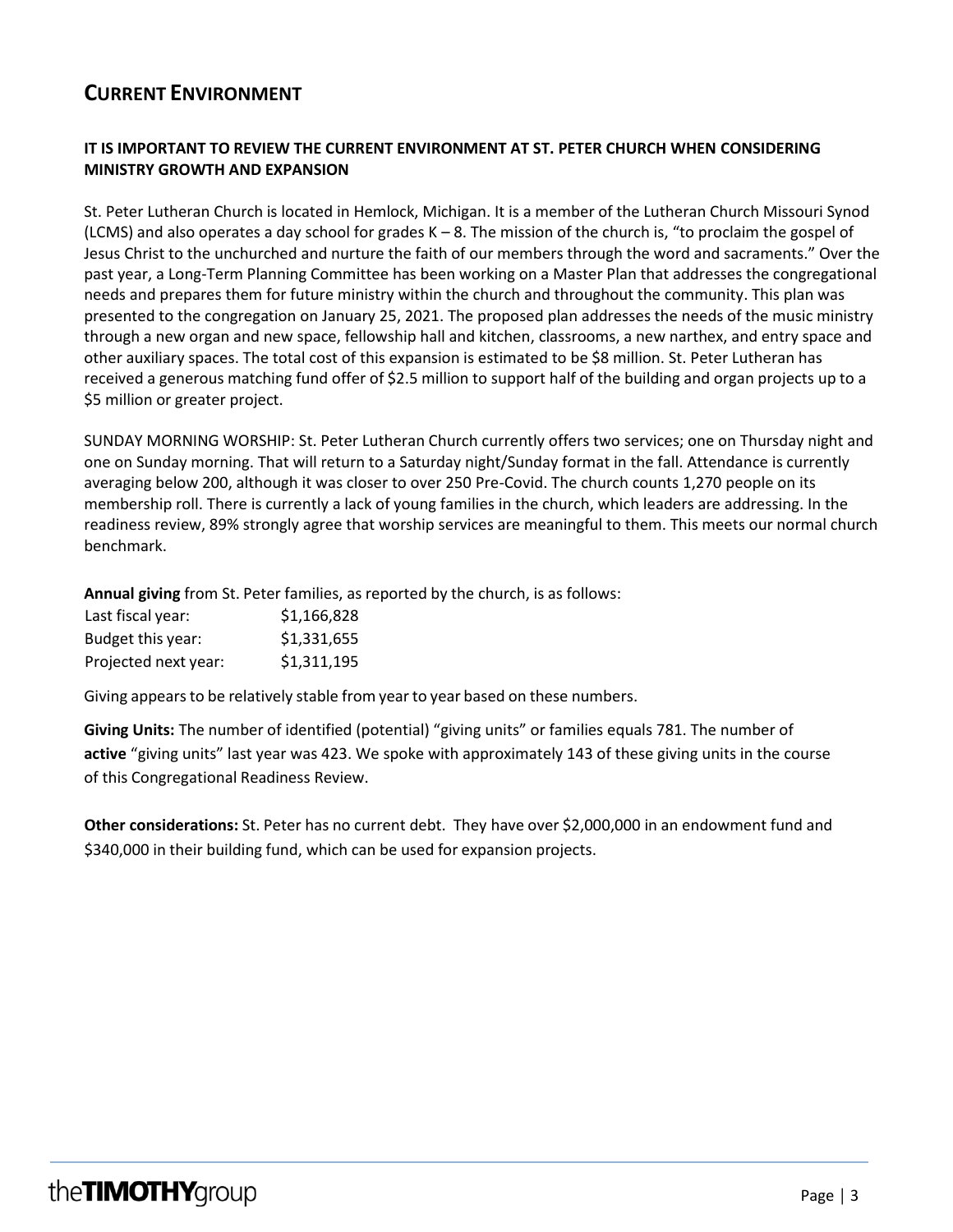# Key Findings

## **FACTORS SUPPORTING A SUCCESSFUL CAPITAL CAMPAIGN:**

Every campaign is influenced by positive and negative factors. The Congregational Readiness Review assesses the congregation's attitude toward the campaign, so that the positives can be amplified, and any negative factors can be addressed.

### **1. Enthusiastic Response**

One way to determine congregational buy-in is to notice how eager people are to participate in the Congregational Readiness Review. People were very interested and engaged in the process. We are pleased that 143 total individuals or families participated in the process by completing the survey

## **2. High Confidence in Church Leadership**

Church members expressed confidence in church leadership. In response to the statement, "I have confidence in the leaders of my church," 42.25% answered, "strongly agree" and 38.03% answered, "agree." This combined response of 80.28% meets our normal benchmark for church studies. Sample comments can be found in the Tabulated Responses section of this report.

### **3. Strong Support for the Overall Church Direction**

When asked if they agree with the overall direction of the church, 38.30% answered, "strongly agree" and 43.26% answered "agree." This positive response meets our normal benchmark for church studies. In addition, 86.62% of the participants answered "significantly" or "very much" regarding their spiritual needs being met at St. Peter. Sample comments can be found in the Tabulated Responses section of this report.

### **4. Good Communication**

Communication can be a problem in churches, but overall survey participants had no major concerns with the church's communication channels or content. Yet, communication is an ongoing challenge and some helpful suggestions were shared. Sample comments can be found in the Tabulated Responses section of this report.

## **5. Positive Environment for Financial Support**

77.27% of the participants were open to considering a commitment to the campaign over and above their current giving.

- 38.64% want to see more finalized plans before making that decision.
- 11.36% will consider within the next six months.
- 27.27% are ready to make a 36-month commitment now.

St. Peter is clearly a "giving church." When asked if the church overall understands and practices biblical stewardship (giving of time, talent and treasure), 36.88% strongly agreed and 51.06% agreed. This 87.94% combined is a strong indication that the congregation is ready for a campaign. That said, there will still be room to communicate and further this commitment to biblical stewardship to a greater level through this campaign.

# theTIMOTHYgroup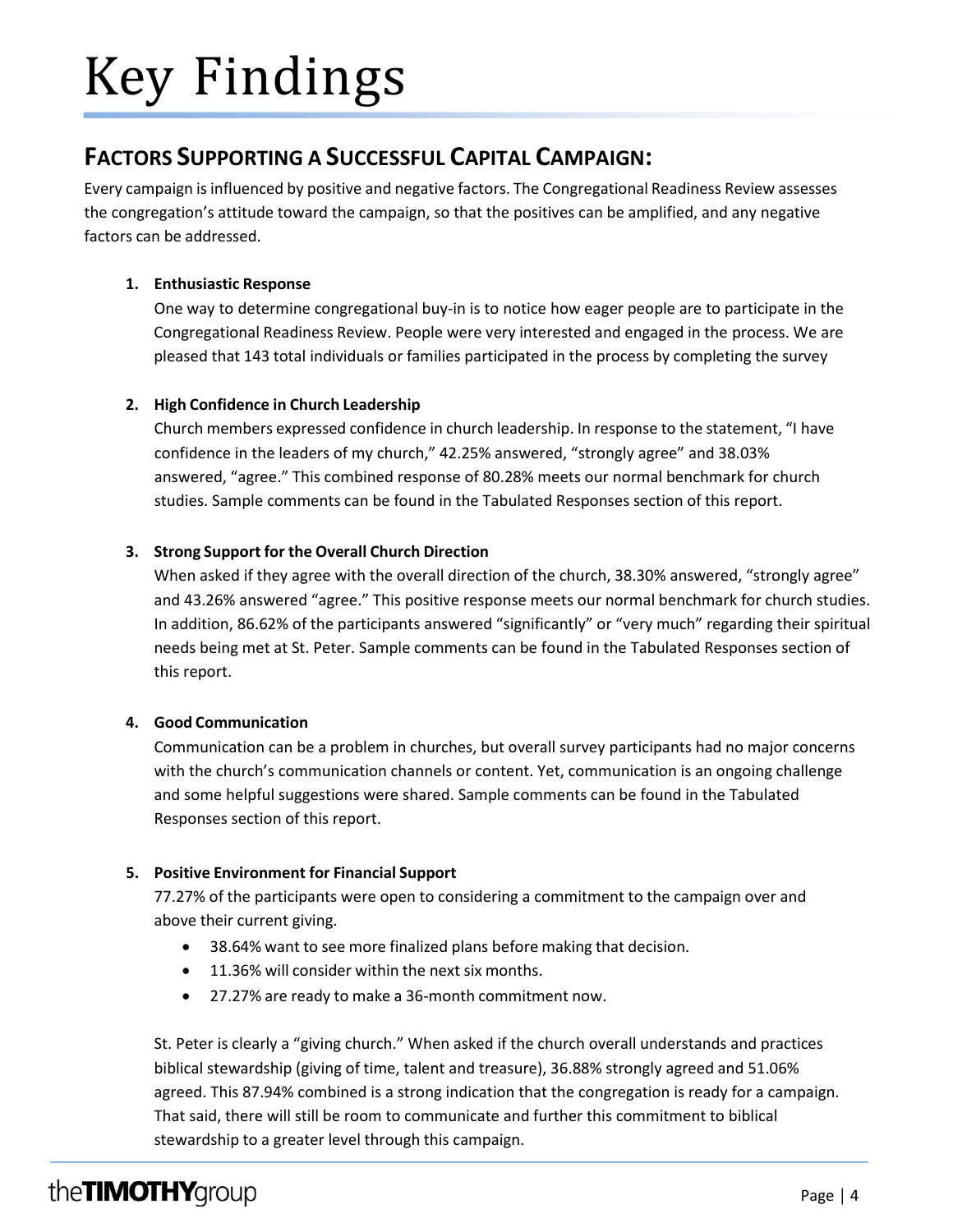Survey participants shared gift indications totaling \$1,315,500 from 96 different individuals who indicated a giving estimate. This reflects a positive response from those interviewed.

## **FACTORS LIMITING A SUCCESSFUL CAPITAL CAMPAIGN:**

While St. Peter Lutheran Church has many positives that support a successful campaign, we did uncover a few concerns which should be addressed in order to gain broad-based congregational support for a capital campaign.

### **1. Low opinion of some ministries and programs**

In a congregational readiness review, we seek to measure the "vital signs" of the church as the congregation currently views them. Although many of these scored high, there was a definitive concern that the youth ministries, children's ministries and, to a lesser degree, the adult ministries are not currently meeting the needs of St. Peter. On a rating of 1 to 5, with 1 being "strongly disagree" and 5 being "strongly agree," the following stood out:

- Only 19.57% strongly agree or agree that the Youth Ministries are currently meeting the needs of the youth of the church.
- Only 45.59% strongly agree or agree that the Children's Ministries are currently meeting the needs of the children.
- Only 54.38% strongly agree or agree that the Men's and Women's ministries are meeting the needs of the adults.
- Only 45.71% strongly agree or agree that the congregation is concerned about reaching unchurched people.

In comparison, all of the other vital signs were ranked at 70% or higher as strongly agree or agree, with most above 80%. The many comments listed in the tabulated data section of this report will further define these concerns.

### **2. Some concerns with the overall project**

Two questions on the congregational readiness review seek to discover the level of support for the planned project overall. The responses will generally speak to their opinion about the Master Plan that has been developed.

- On whether or not the case statement is the right next step for St. Peter Lutheran Church, only 48.59% of the participants responded "yes," while 16.90% said "no," and 34.51% said "unsure." In a readiness review, we like to see the positive response at twothirds or higher and the unsure category under 20%. What this tells us is there are a lot of congregants still on the fence. It should be noted that this question was asked of the overall plan, not its individual components. When you read the responses following this question, you will realize that some parts of the plan are considered highly and others a bit more tepid.
- The second question asked was how vital this initiative is in helping St. Peter fulfill its stated mission. Only 22.30% consider it "essential" and 30.22% consider it a "high priority." Again, we would prefer to see these two responses combine for two-thirds or higher. 7.19% consider it "not important."
- In summary, the Long-Term Planning Committee will need to provide further education and rationale for why ALL of the projects outlined are important for St. Peter at this time. That should be possible in one-on-one encounters and small vision casting meetings.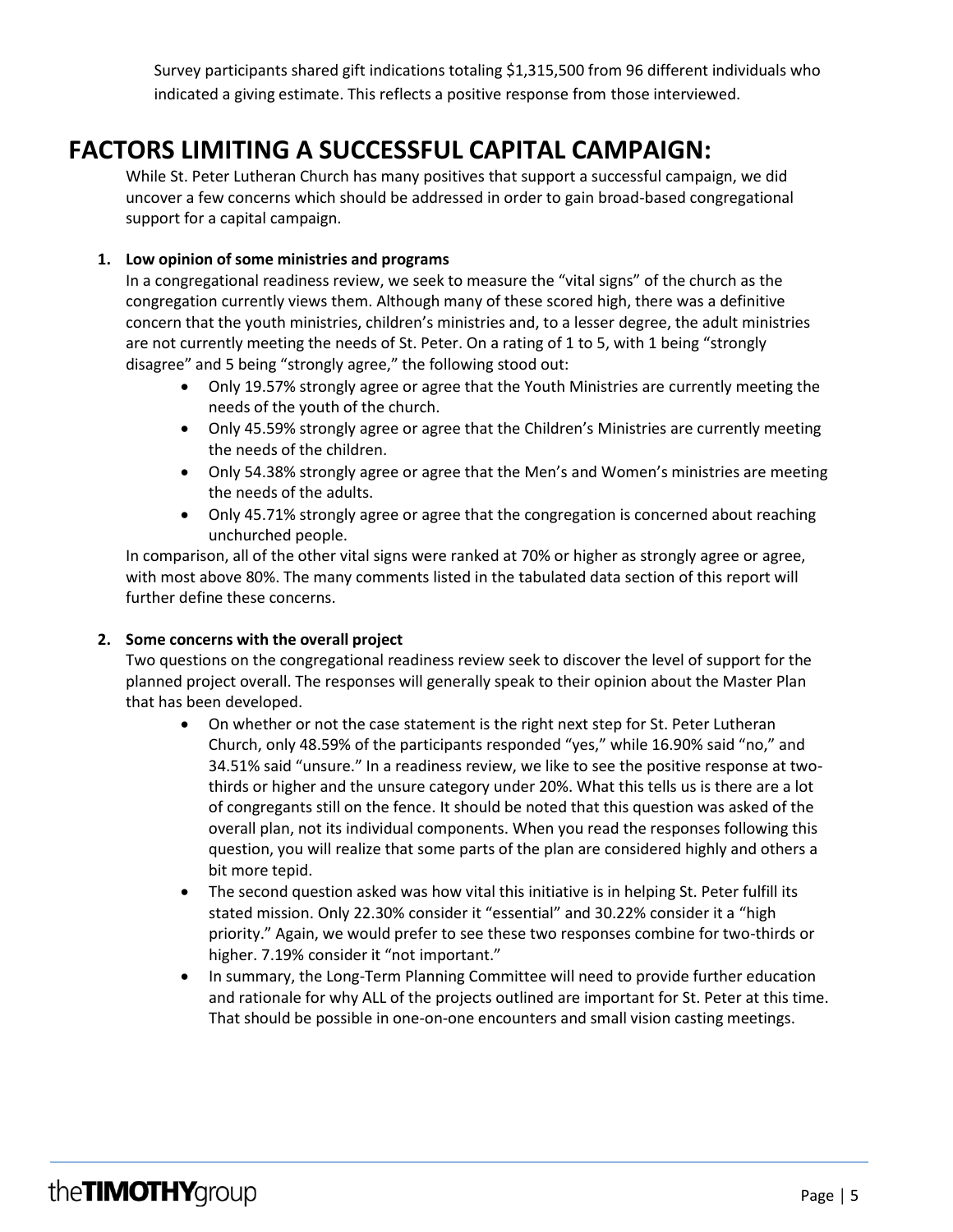#### **3. Size and scope of the campaign**

In response to the size and scope of the campaign, 52.94% of the survey participants said, "there is a need and the plan is good." In comparison, 36.03% said, "there is a need however the plan is too aggressive." We call this "sticker shock." Church leadership must keep this in mind when they put together the final project and costs. It may become necessary to consider offering the plan in some type of phased approach.

#### **4. A mature congregation**

St. Peter has been around 140 years and has a large number of loyal and committed families. We met with several of them throughout the course of this readiness review. Many were second and third generation (or more). Overall, 54.23% of those who participated have been attending St. Peter for 40 years or more. Another 23.94% have been a part of the church for 21 to 40 years. We are certain there are younger families joining, but we did not talk to many of them.

It is also noteworthy that 59.57% of those we heard from are 65 years or older and another 16.31% is between 56 and 64. That is a combined 75.88%, which, if reflective of the congregation overall, could be an indicator of the future. Who will provide the finances to keep up on the facilities and programs after this generation is gone? Although easier said than done, St. Peter should develop strategies to reach out and bring in younger families to the church.

## **RECOMMENDATIONS:**

The Timothy Group offers the following recommendations to the leadership of St. Peter Lutheran Church regarding moving forward with a stewardship capital campaign. They are based on objective analysis of the results of the study and draw upon the professional knowledge and experience gained by our company while working with churches and other nonprofit ministries over the years.

- **1. Pray.** The St. Peter leaders have invested much prayer in seeking God's wisdom for this project, but much more prayer is needed. Brainstorm about the most effective ways to engage the entire church family to pray for the building project and campaign. Consider a weekly email that includes brief information and a few requests. This will keep the congregation informed and encourage prayer.
- **2. Communicate.** Information is key to a successful campaign. Consider all the communication channels and assign a point person to promote the campaign. This could be done electronically, as well as through newsletters, small groups, pulpit announcements, and "town hall" meetings. Early in the process, give people more opportunities to share feedback regarding the floorplans and room usage. The campaign should organize a communications committee that will be responsible for campaign messaging, emails, materials, announcements, etc.
- **3. Determine the Campaign Scope.** The building plans are in the early stages, but as you move forward with the campaign, the plans and the estimated costs will need to be more defined. The Case Statement outlined at least 10 areas or projectsto be addressed. Will they all be done at once or in phases? If the church considers phases, they will need to formulate clear definition for each campaign phase.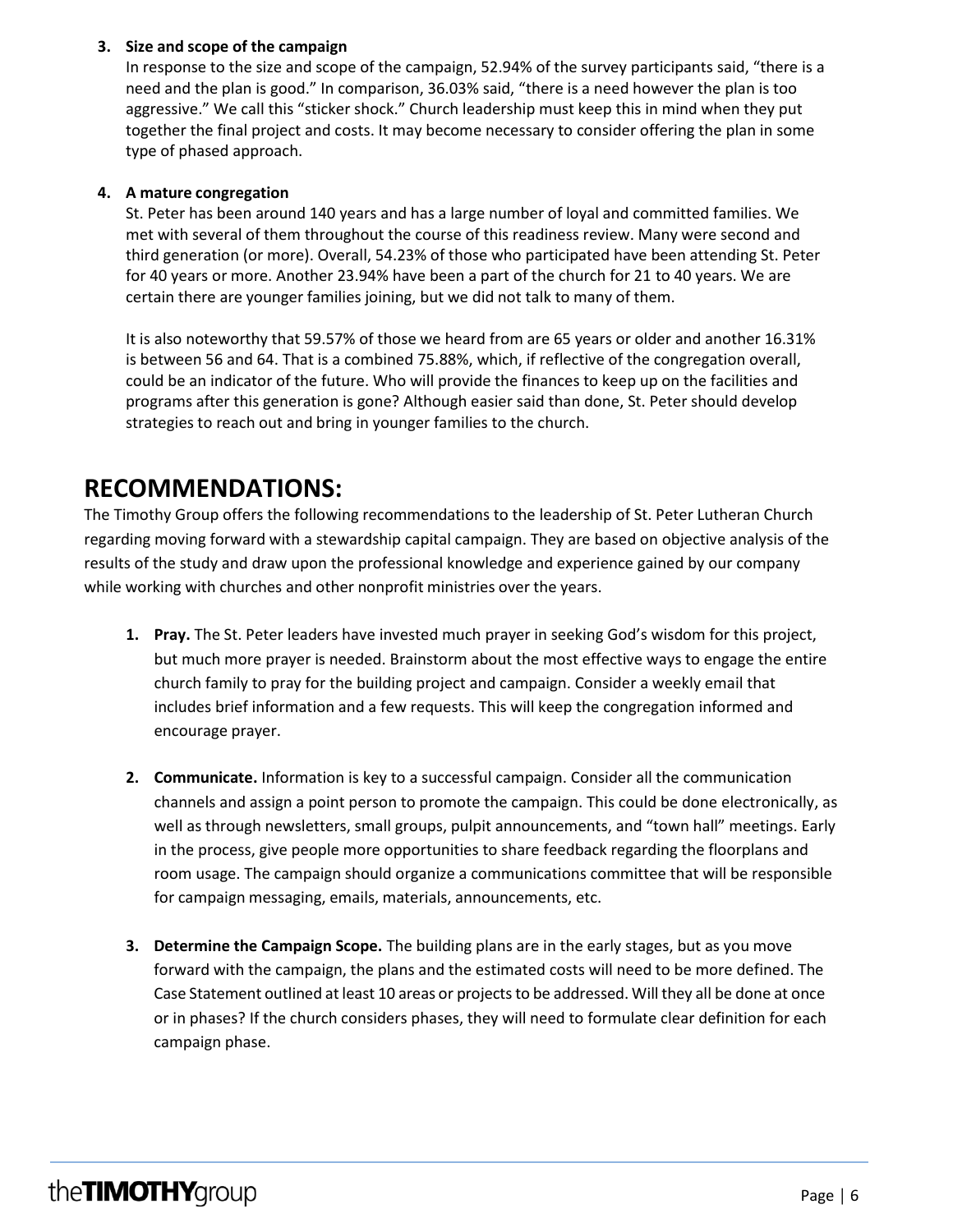**4. Consider the Campaign Goal.** There are two different ways to project a campaign goal. First, based on our experience and industry guidelines, a healthy church can support a stewardship campaign in the range of 1.5 to 2.0 times its annual operating income.The national average is 1.7 times. Based on your giving history and budget of \$1.33 million for this year, and applying the campaign potential ratio, the recommended goal range would be \$2.0 to \$2.6 million. This would not include the potential matching gift.

Another way to project the campaign goal is to use the results of the readiness review along with known leadership pledges made in advance of the study. We found approximately \$1.3 million in "giving estimates" from approximately 96 giving units in the study. It was since discovered that approximately one-half of this amount will come from known leadership gifts. This amount also does not include the potential matching gift offer of up to \$2.5 million. We believe a realistic breakdown of funding would look as follows:

| Study participant estimates plus additional congregational<br>giving.           | \$1,200,000   |
|---------------------------------------------------------------------------------|---------------|
| \$1,200,000 of the \$2.5 million matching gift<br>offer (if not fully matched). | \$1,200,000   |
| Leadership Pledges (four parties each doing \$100,000 per                       | \$2,000,000   |
| year for five years.)                                                           |               |
| Early commitments reported to the organ purchase and<br>existing building fund. | \$600,000     |
| <b>TOTAL</b> (this could go higher if more of the matching gift is<br>applied)  | \$5.0 million |

**Because of the positive responses from this survey, pre-commitments from generous leaders, and the potential matching gift, The Timothy Group recommends a campaign goal of \$5.0 million.** To reach a higher goal will require 4 or 5 additional six-figure gifts and/or a higher level of giving from the congregation to increase the size of the matching gift.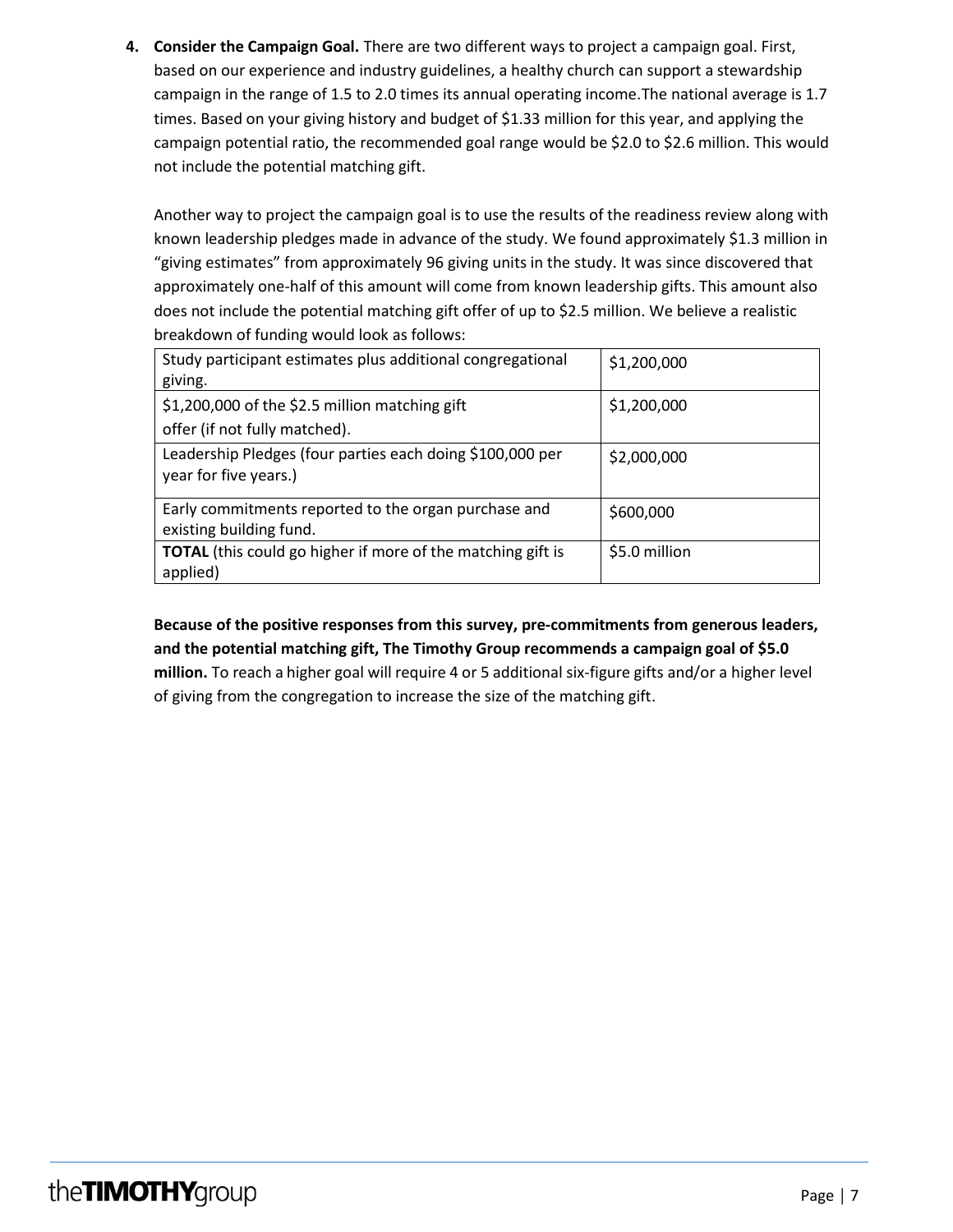#### **5. Develop The Campaign Timeline.**

- **a. Preparation Phase.** The success of the campaign depends on a clear understanding of the scope and estimated costs of the projects. This does not require working drawings, but you need the various questions answered that were raised in the survey. If we can quickly answer these questions, we can move forward with this timeline. Significant delays may force us to move to a spring campaign.
- **b. Long Term Planning Committee Meeting.** August 9.
- **c. Special Voter's Meeting.** August 29.
- **d. Ministry Partner (Leadership) Phase –** October November 2021
- **e. Congregational Phase.** January February 2022
- **f. Fulfillment Phase.** December 2021 December 2024
- **6. Recruit Campaign Team Members.** We will need a core group of leaders and many volunteers to help us organize and promote the campaign.
	- **a. Committees**
		- i. Prayer
		- ii. Communications
		- iii. Ministry Partners
		- iv. Events
	- **b. Recruitment**
	- **c. Training**
- **7. Create Campaign Materials.** The first itemsto develop are the campaign brochure, FAQ sheet, pledge card, and the sermon series.
- **8. Include All Giving Options.** There are many ways to give in a capital campaign: cash gifts, gifts of appreciated assets, gifts of tangible property, gifts of real estate, charitable IRS rollovers, and making a bequest of cash or property in your will or trust. The church should prepare to promote and receive all types of gifts.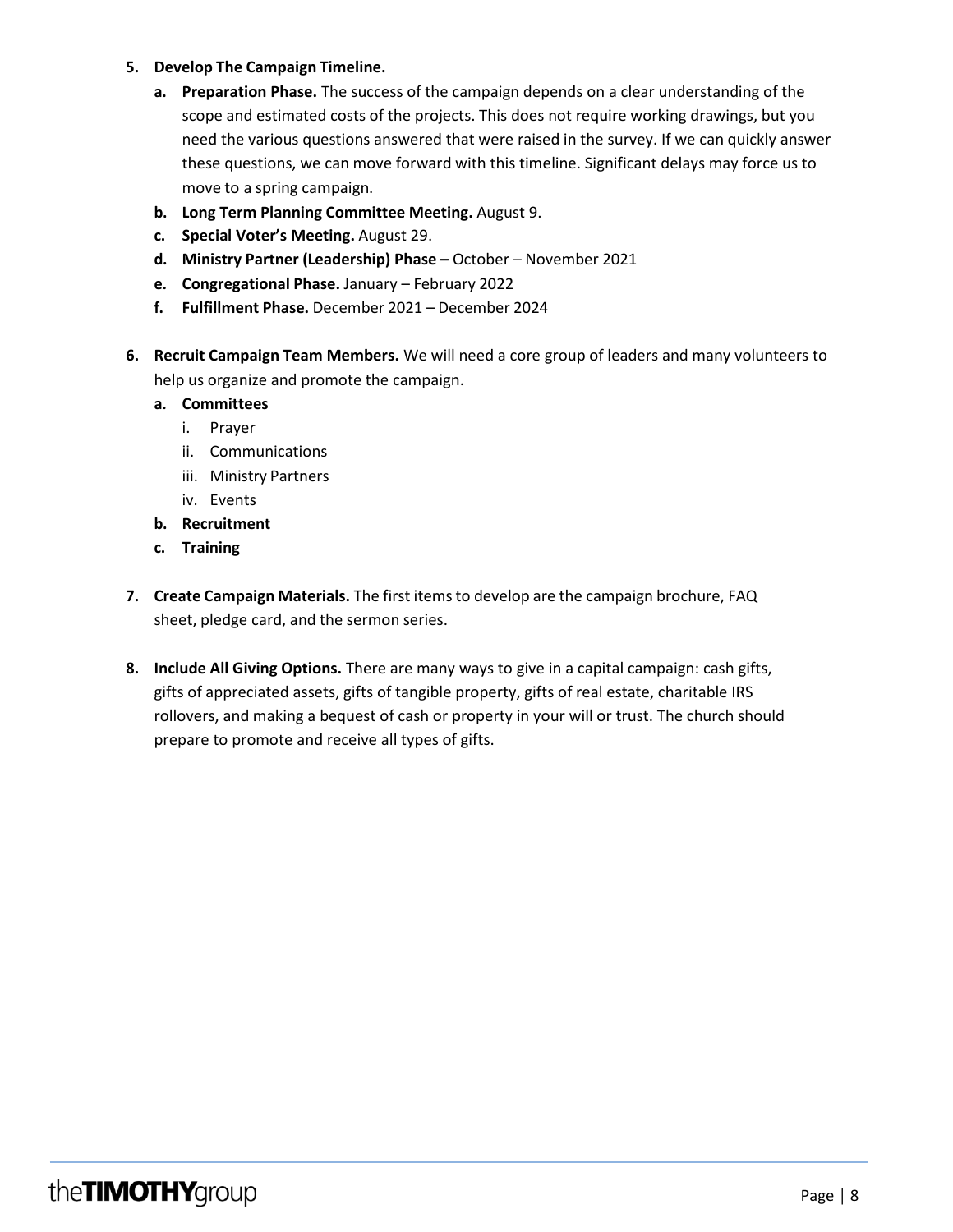# Study & Analysis

This Congregational Readiness Review seeks to answer three major questions regarding the church's ministry expansion plan:

- *1. How is the present ministry of the church perceived?*
- *2. What is the congregational level of support for the campaign projects?*
- *3. Are people motivated to make a campaign commitment over and above their current level of giving to church operation and volunteer in the capital stewardship program?*

Questions Asked - Questions in each category were developed to gather data appropriate to the basic question: *"Does St. Peter Lutheran Church have the internal organizational readiness, the congregational human resource, and the financial resource readiness to successfully launch a capital stewardship program?"*

## Question I – How is the present ministry of the church perceived?

*Based on the analysis of data gathered in the Congregational Readiness Review, it is our opinion that the present ministry of the church is perceived favorably overall.*

A series of questions were asked regarding the present ministry and programs at St. Peter Lutheran Church. The following table outlines the responses that were given. The highest response to each question has been highlighted.

|                                                                                 | Strongly<br>Agree | Agree  | <b>Neutral</b> | <b>Disagree</b> | Strongly<br><b>Disagree</b> | <b>No</b><br>Opinion |
|---------------------------------------------------------------------------------|-------------------|--------|----------------|-----------------|-----------------------------|----------------------|
| I agree with the overall direction of our<br>church's ministry.                 | 38.30%            | 43.26% | 13.48%         | 2.13%           | 1.42%                       | 1.42%                |
| I have confidence in the leaders of my<br>church.                               | 42.25%            | 38.03% | 15.49%         | 2.11%           | 0.70%                       | 1.41%                |
| Worship services are meaningful to me.                                          | 53.52%            | 35.21% | 9.15%          | 1.41%           | 0.70%                       | 0.00%                |
| Our youth ministries are meeting the<br>needs of our youth.                     | 5.80%             | 13.77% | 23.91%         | 18.12%          | 16.67%                      | 21.74%               |
| Our children's ministries are meeting the<br>needs of our children.             | 12.50%            | 33.09% | 22.79%         | 8.09%           | 5.15%                       | 18.38%               |
| The men's and women's ministries and<br>small groups are adequately meeting     |                   |        |                |                 |                             |                      |
| the needs of the church adults.                                                 | 15.71%            | 38.57% | 22.86%         | 8.57%           | 0.71%                       | 13.57%               |
| Our congregation is concerned about<br>reaching unchurched people.              | 10.71%            | 35.00% | 29.29%         | 12.14%          | 3.57%                       | 9.29%                |
| Our congregation is a friendly place<br>where visitors are welcomed and feel at |                   |        |                |                 |                             |                      |
| home.                                                                           | 32.14%            | 40.71% | 20.71%         | 4.29%           | 2.14%                       | 0.00%                |
| Our church understands and practices<br>biblical stewardship (giving of time,   |                   |        |                |                 |                             |                      |
| talent, and treasure).                                                          | 36.88%            | 51.06% | 7.80%          | 2.84%           | 0.71%                       | 0.71%                |

# the TIMOTHY group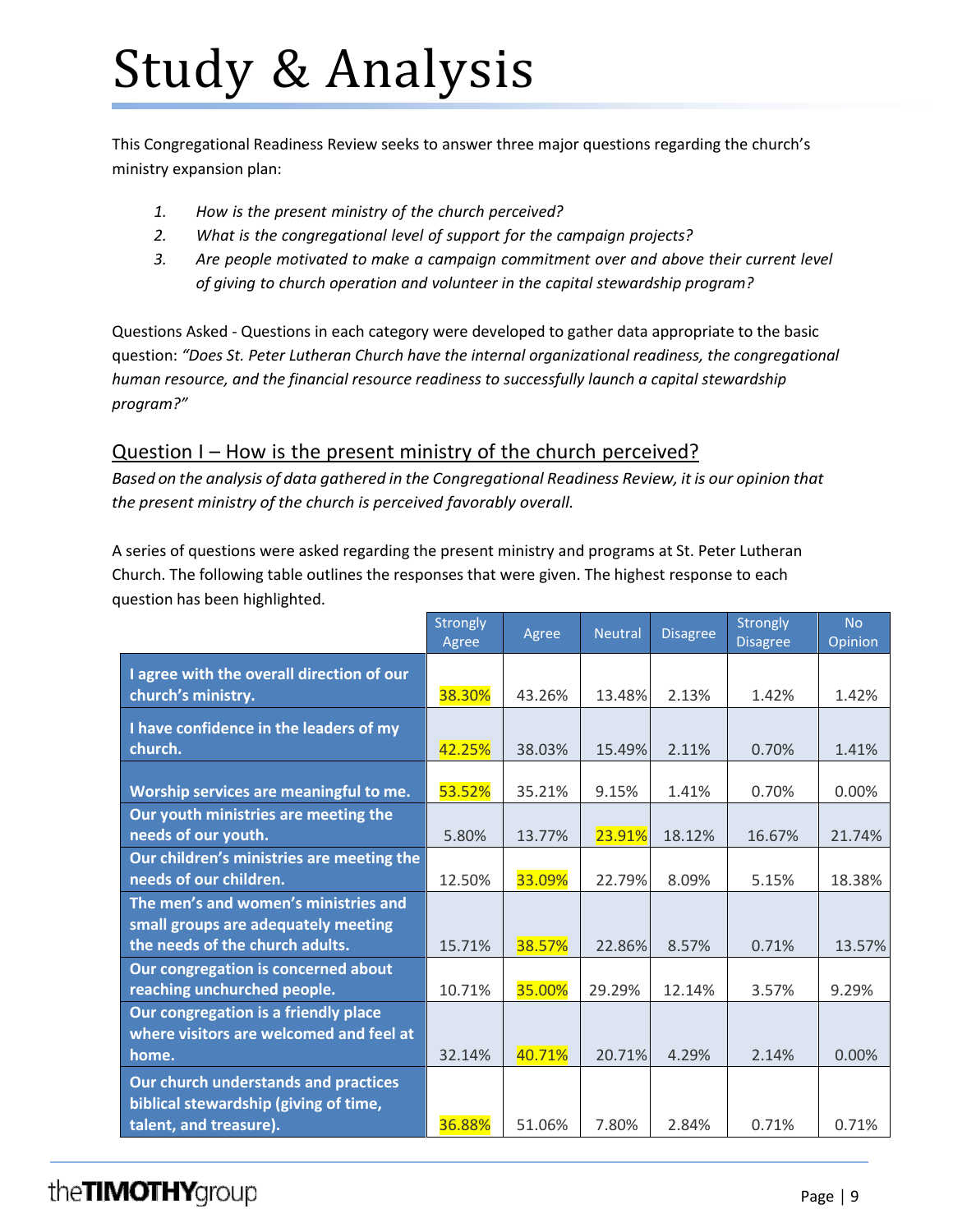## Question II – What is the congregational level of support for the campaign

## projects?

*Based on analysis of data gathered in the Congregational Readiness Review, itis our opinion that some of the projects are well received. Others will require additional education and vision casting.*

When asked is this project the right next step for St. Peter Lutheran Church, respondents answered as follows:

|               | <b>Total</b><br>Percent | Response<br>Count |
|---------------|-------------------------|-------------------|
| Yes           | 48.59%                  | 69                |
| No            | 16.90%                  | 24                |
| <b>Unsure</b> | 34.51%                  |                   |

With regard to their general reaction to the proposed expansion plan, participants felt:

|                                                  | <b>Total</b><br>Percent | Response<br>Count |
|--------------------------------------------------|-------------------------|-------------------|
| The plan is good.                                | 52.94%                  | 72                |
| The plan is too limited.                         | 2.21%                   | 3                 |
| The plan is too aggressive.                      | 36.03%                  | 49                |
| I/We do not see a need for<br>the proposed plan. | 8.82%                   | 12                |